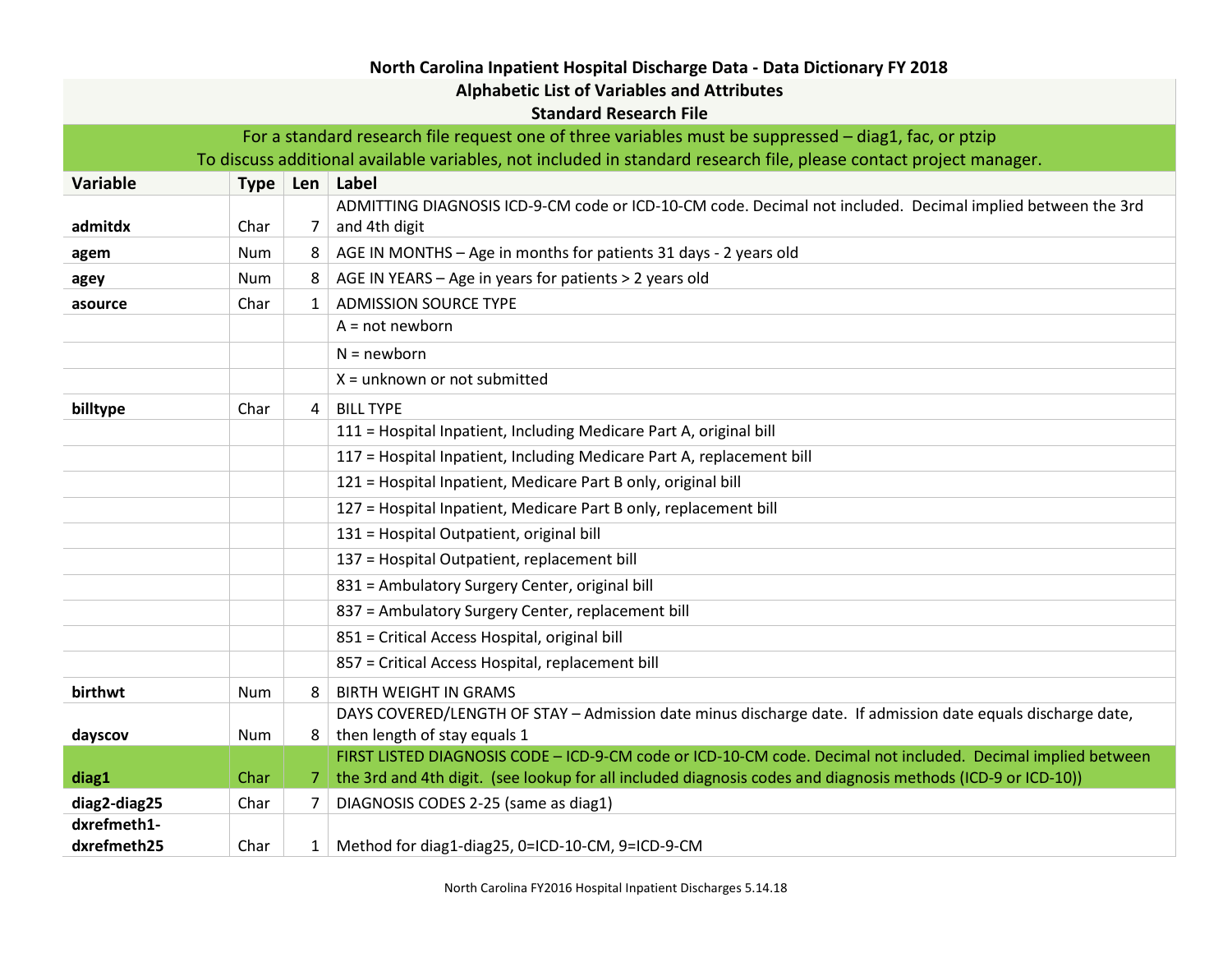| dist      | Num  | 8         | DISTANCE - PT CENTROID ZIP TO HOSPITAL CENTROID ZIP IN MILES                                                             |
|-----------|------|-----------|--------------------------------------------------------------------------------------------------------------------------|
| erflag    | Num  | 8         | PRESENCE OF ED REV CODE (045x) = $1 -$ Patient admitted from ED to inpatient                                             |
| ethnicity | Char | 3         | ETHNICITY $-1$ = Non-Hispanic, 2 = Hispanic                                                                              |
|           |      |           | FACILITY ID - IBM Watson Health Hospital identification number (lookup contains facility name, address, city, state, zip |
| fac       | Char | <b>11</b> | code, and county)                                                                                                        |
| fyear     | Char | 6         | FISCAL YEAR - Four-digit fiscal year, October-September                                                                  |
| hcfadrg   | Char | 6         | CMS Diagnosis-Related Groups (MS-DRG) (see lookup for values)                                                            |
| hcfamdc   | Char | 6         | <b>CMS Major Diagnostic Categories (MDC)</b>                                                                             |
|           |      |           | $0 =$ Ungroupable                                                                                                        |
|           |      |           | $1 =$ Diseases and disorders of the nervous system                                                                       |
|           |      |           | $2$ = Diseases and disorders of the eye                                                                                  |
|           |      |           | 3 = Diseases and disorders of the ear, nose, mouth and throat                                                            |
|           |      |           | 4 = Diseases and disorders of the respiratory system                                                                     |
|           |      |           | 5 = Diseases and disorders of the circulatory system                                                                     |
|           |      |           | 6 = Diseases and disorders of the digestive system                                                                       |
|           |      |           | 7 = Diseases and disorders of the hepatobiliary system and pancreas                                                      |
|           |      |           | 8 = Diseases and disorders of the musculoskeletal system and connective tissue                                           |
|           |      |           | 9 = Diseases and disorders of the skin, subcutaneous tissue and breast                                                   |
|           |      |           | 10 = Endocrine, nutritional and metabolic diseases and disorders                                                         |
|           |      |           | 11 = Diseases and disorders of the kidney and urinary tract                                                              |
|           |      |           | 12 = Diseases and disorders of the male reproductive system                                                              |
|           |      |           | 13 = Diseases and disorders of the female reproductive system                                                            |
|           |      |           | 14 = Pregnancy, childbirth and the puerperium                                                                            |
|           |      |           | 15 = Newborns and other neonates with conditions originating in the perinatal period                                     |
|           |      |           | 16 = Diseases and disorders of the blood, blood forming organs and immunological disorders                               |
|           |      |           | 17 = Myeloproliferative diseases and disorders, and poorly differentiated neoplasms                                      |
|           |      |           | 18 = Infectious and parasitic diseases (systemic or unspecified sites)                                                   |
|           |      |           | 19 = Mental diseases and disorders                                                                                       |
|           |      |           | 20 = Alcohol/drug use and alcohol/drug induced organic mental disorders                                                  |
|           |      |           | 21 = Injuries, poisonings and toxic effects of drugs                                                                     |
|           |      |           | $22 = Burns$                                                                                                             |
|           |      |           | 23 = Factors influencing health status and other contacts with health services                                           |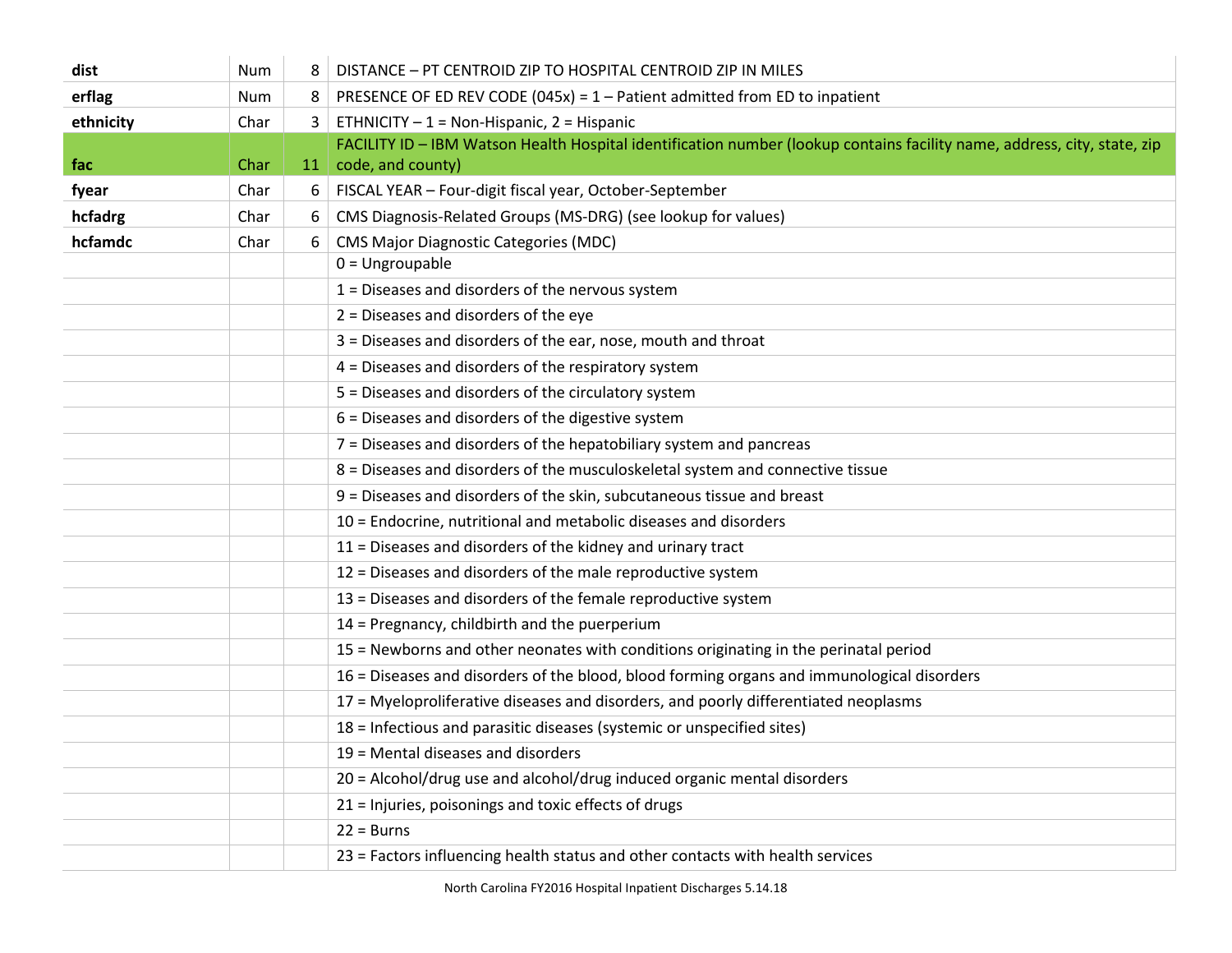|          |      |   | 24 = Multiple significant trauma                                                    |
|----------|------|---|-------------------------------------------------------------------------------------|
|          |      |   | 25 = Human immunodeficiency virus infections                                        |
| orflag   | Num  | 8 | PRESENCE OF OR REV CODE (036x) = $1$ – Indication of operating room use during stay |
| payer1   | Char | 5 | PRIMARY PAYER CODE - State-specific payer code                                      |
|          |      |   | 09 = Self Pay (historical P)                                                        |
|          |      |   | 10 = Central Certification (historical F)                                           |
|          |      |   | 11 = Other Non-Federal Program (historical X)                                       |
|          |      |   | 12 = Preferred Provider Organization (PPO) (historical Z)                           |
|          |      |   | 13 = Point of Service (POS) (historical Y)                                          |
|          |      |   | 14 = Exclusive Provider Organization (EPO) (historical J)                           |
|          |      |   | 15 = Indemnity Insurance (historical L)                                             |
|          |      |   | 16 = Health Maintenance Organization (HMO) Medicare Risk (historical K)             |
|          |      |   | AM = Automobile Medical (historical A)                                              |
|          |      |   | BL = Blue Cross & Blue Shield (historical B)                                        |
|          |      |   | CH = Champus (historical C)                                                         |
|          |      |   | CI = Commercial Insurance (historical I)                                            |
|          |      |   | DS = Disability (historical G)                                                      |
|          |      |   | HM = Health Maintenance Organization (HMO) (historical H)                           |
|          |      |   | $LI = Liability (historical Q)$                                                     |
|          |      |   | LM = Liability Medical (historical R)                                               |
|          |      |   | MA = Medicare Part A (historical M)                                                 |
|          |      |   | $MB =$ Medicare Part B (historical T)                                               |
|          |      |   | MC = Medicaid (historical D)                                                        |
|          |      |   | (N = historical other government)                                                   |
|          |      |   | OF = Other federal program (historical V)                                           |
|          |      |   | (S = historical self-insured)                                                       |
|          |      |   | $TV = Title V (historical 1)$                                                       |
|          |      |   | VA = Veteran Administration Plan (historical 2)                                     |
|          |      |   | WC = Workers Compensation Health Claim (historical W)                               |
|          |      |   | ZZ = Mutually defined unknown (historical U)                                        |
| payer2-3 | Char | 5 | PAYER CODE 2-3 - secondary payer sources, same as payer1                            |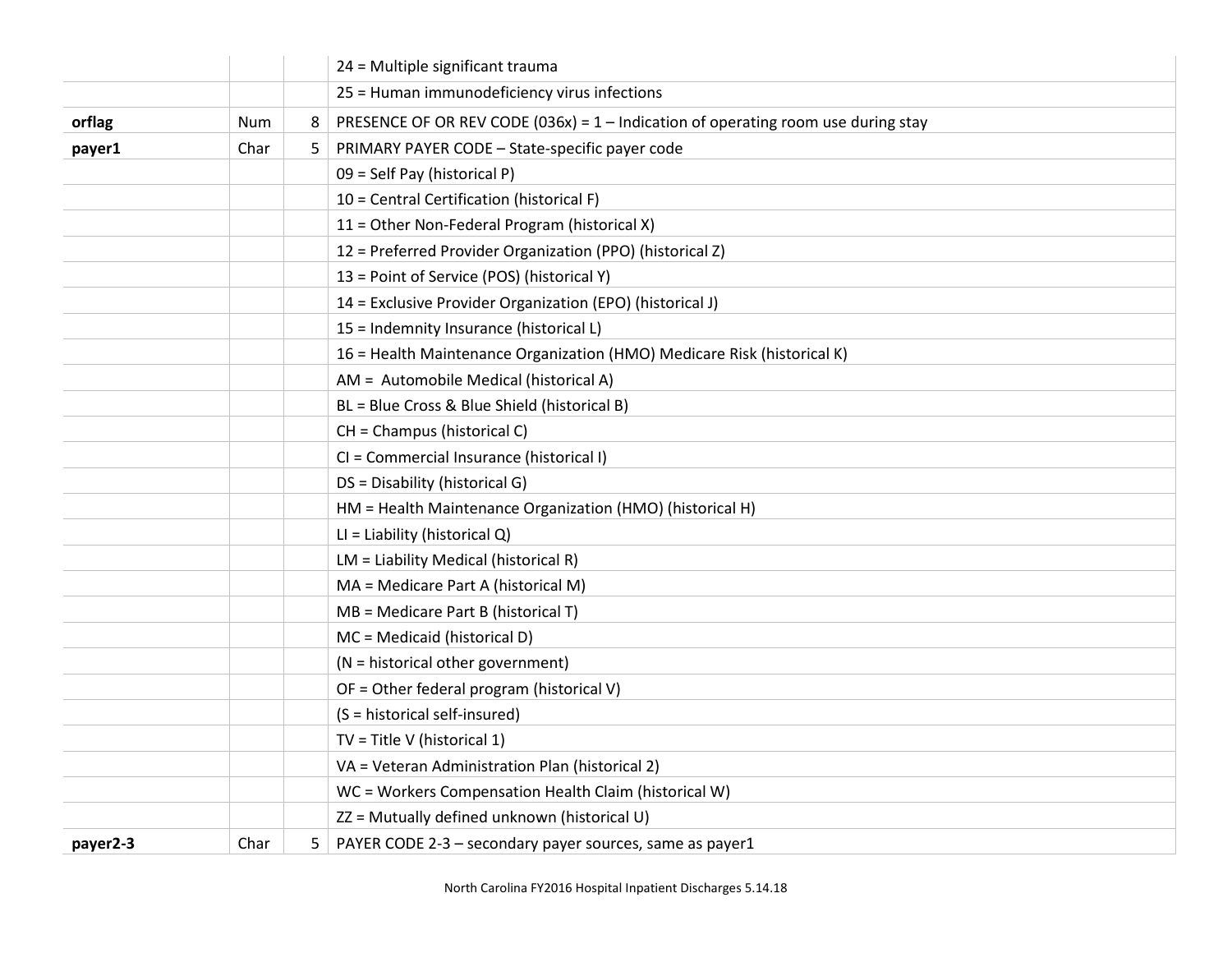| paysub1-3        | Char         | 4                    | PAYER SUBCLASS 1-3 - Payer sub-classification code (see lookup)                                                                                                           |
|------------------|--------------|----------------------|---------------------------------------------------------------------------------------------------------------------------------------------------------------------------|
| poa1             | Char         |                      | 1   Present on Admission Indicator (related to diag1-25)                                                                                                                  |
|                  |              |                      | Y = Yes; present at time of inpatient admission                                                                                                                           |
|                  |              |                      | $N = No$ ; not present at time of inpatient                                                                                                                               |
|                  |              |                      | admission                                                                                                                                                                 |
|                  |              |                      | $U =$ Unknown; documentation insufficient to                                                                                                                              |
|                  |              |                      | determine if condition was POA                                                                                                                                            |
|                  |              |                      | W = Clinically undetermined; provider unable<br>to determine clinically whether condition                                                                                 |
|                  |              |                      | was POA or not                                                                                                                                                            |
|                  |              |                      | 1 = Exempt, This diagnosis code is exempt from                                                                                                                            |
|                  |              |                      | POA reporting                                                                                                                                                             |
| poa2-25          | Char         | $\mathbf{1}$         | Same as POA1                                                                                                                                                              |
|                  |              |                      | FIRST LISTED PROCEDURE CODE - ICD-9-CM Procedure Code or ICD-10-PCS procedure code. Decimal not included for                                                              |
|                  |              |                      | ICD-9-CM. The decimal is implied between the 2nd and 3rd digits. ICD-10-PCS does not have a decimal. (lookup                                                              |
| proccd1          | Char         | 7                    | contains all included procedures)                                                                                                                                         |
| proccd2-20       | Char         | 7                    | PROCEDURES CODE 2-20 - same as proccd1                                                                                                                                    |
|                  |              |                      | DAYS FROM ADMIT TO PROCCD1 - The number of days elapsed from the admission date to the procedure date. A                                                                  |
| pxday1           | <b>Num</b>   | 8                    | procedure can take place up to 2 days prior to the admission date. Thus, this number can be negative. Zeros indicate<br>the procedure is performed on the admission date. |
|                  |              |                      |                                                                                                                                                                           |
| pxday2-20        | Num          | 8                    | DAYS FROM ADMIT TO PROCCD2-20 (same as pxday1)<br>Method of submission for proccd1-proccd20, 0=ICD-10-PCS, 4=CPT-4, 9=ICD-9                                               |
| pxmeth1-pxmeth20 | Char<br>Char | 1<br>3               | PATIENT COUNTY - 3 digit FIPS COUNTY CODE                                                                                                                                 |
| ptcnty           |              |                      |                                                                                                                                                                           |
| ptstate<br>ptzip | Char<br>Char | $\overline{2}$<br>5. | <b>PATIENT STATE - State Abbreviation</b><br>5 DIGIT PATIENT ZIP CODE                                                                                                     |
|                  |              |                      |                                                                                                                                                                           |
| race             | Char         | 3                    | <b>RACE</b>                                                                                                                                                               |
|                  |              |                      | $1$ = American Indian (historical 1)                                                                                                                                      |
|                  |              |                      | 2 = Asian (historical 2)                                                                                                                                                  |
|                  |              |                      | 3 = Black or African-American (historical 3)                                                                                                                              |
|                  |              |                      | 4 = Native Hawaiian or Pacific Islander (historical 2)                                                                                                                    |
|                  |              |                      | 5 = Caucasian (historical 4)                                                                                                                                              |
|                  |              |                      | $6 =$ Other race                                                                                                                                                          |
|                  |              |                      | 9 = Patient declined or unavailable                                                                                                                                       |
| rehabflag        | Char         | 1                    | Presence of Rehab Revenue Code (118, 128, 138, 148, 158), 1=Rehab revenue code present                                                                                    |
| revchg1          | Num          | 8                    | ROUTINE CHARGES - Routine charges, sum of revenue codes 101, 110-179, 190-199, 670-679, 1001-1002                                                                         |

Ÿ.

North Carolina FY2016 Hospital Inpatient Discharges 5.14.18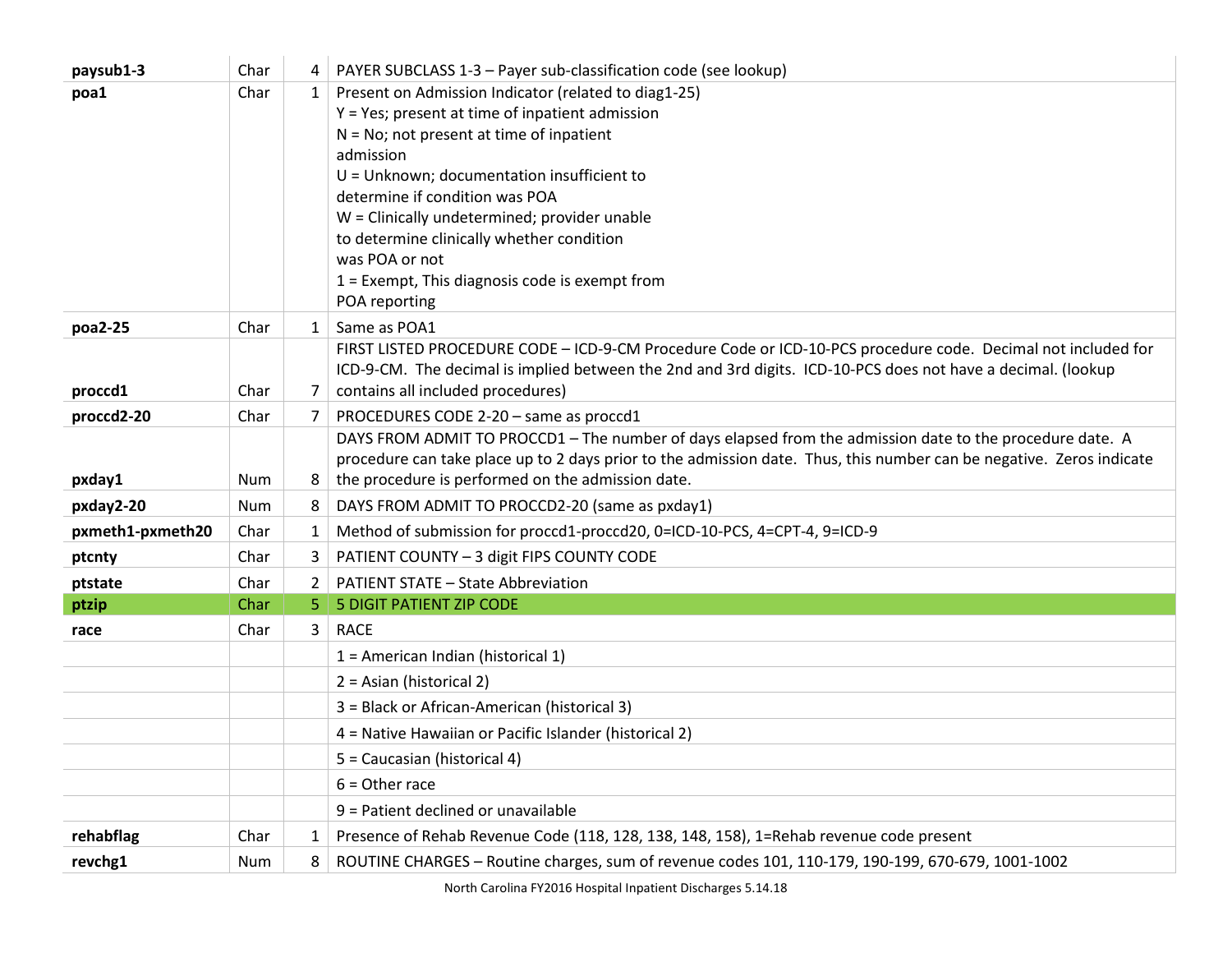| revchg2  | <b>Num</b> | 8 <sup>1</sup> | ICU/CCU CHARGES - ICU/CCU charges, sum of revenue codes 200-219                                                                                                                                                        |
|----------|------------|----------------|------------------------------------------------------------------------------------------------------------------------------------------------------------------------------------------------------------------------|
| revchg3  | Num        | 8              | SURGERY CHARGES - Surgical charges, sum of revenue codes 360-379, 710-729                                                                                                                                              |
| revchg4  | Num        | 8              | LAB & BLOOD CHARGES - Lab and blood charges, sum of revenue codes 300-319, 390-399, 740-759                                                                                                                            |
| revchg5  | <b>Num</b> | 8              | PHARMACY CHARGES - Pharmacy charges, sum of revenue codes 250-269, 630-639                                                                                                                                             |
| revchg6  | Num        | 8              | RADIOLOGY CHARGES - Radiology charges, sum of revenue codes 280-289, 320-359, 400-409                                                                                                                                  |
| revchg7  | <b>Num</b> | 8              | RESPIRATORY CHARGES - Respiratory charges, sum of revenue codes 410-419, 460-469                                                                                                                                       |
| revchg8  | <b>Num</b> | 8              | THERAPY CHARGES - Therapy charges, sum of revenue codes 420-449, 470-479, 2100-2109                                                                                                                                    |
| revchg9  | Num        | 8              | SUPPLIES CHARGES - Supplies charges, sum of revenue codes 270-279, 620-629                                                                                                                                             |
| revchg10 | Num        | 8              | OTHER CHARGES - Other charges, sum of revenue codes 70-77, 100, 180-189, 220-249, 290-299, 380-389, 450-459,<br>480-619, 640-669, 681-709, 730-739, 760-771, 780, 790-861, 880-929, 931-932, 940-949, 951-952, 960-999 |
| servline | Char       | 6              | <b>SERVICE LINE</b>                                                                                                                                                                                                    |
|          |            |                | 1 = CARDIAC CARE (Medical)                                                                                                                                                                                             |
|          |            |                | 2 = CARDIAC CARE (Surgical)                                                                                                                                                                                            |
|          |            |                | 3 = CANCER CARE (Medical)                                                                                                                                                                                              |
|          |            |                | 4 = CANCER CARE (Surgical)                                                                                                                                                                                             |
|          |            |                | 5 = NEUROLOGICAL (Medical)                                                                                                                                                                                             |
|          |            |                | 6 = NEUROLOGICAL (Surgical)                                                                                                                                                                                            |
|          |            |                | 7 = RENAL / UROLOGY (Medical)                                                                                                                                                                                          |
|          |            |                | 8 = RENAL / UROLOGY (Surgical)                                                                                                                                                                                         |
|          |            |                | 9 = WOMENS HEALTH                                                                                                                                                                                                      |
|          |            |                | 10 = ORTHOPEDICS (Medical)                                                                                                                                                                                             |
|          |            |                | 11 = ORTHOPEDICS (Surgical)                                                                                                                                                                                            |
|          |            |                | 12 = RESPIRATORY                                                                                                                                                                                                       |
|          |            |                | $13 = MEDICINE$                                                                                                                                                                                                        |
|          |            |                | 14 = GENERAL SURGERY                                                                                                                                                                                                   |
|          |            |                | 15 = OTHER SURGERY                                                                                                                                                                                                     |
|          |            |                | $16 = NEWBORN$                                                                                                                                                                                                         |
|          |            |                | 17 = PSYCHIATRY                                                                                                                                                                                                        |
|          |            |                | 18 = OPHTHALMOLOGY                                                                                                                                                                                                     |
|          |            |                | 19 = TRAUMA (Medical)                                                                                                                                                                                                  |
|          |            |                | 20 = TRAUMA (Surgical)                                                                                                                                                                                                 |
|          |            |                | $21 = DENTAL$                                                                                                                                                                                                          |